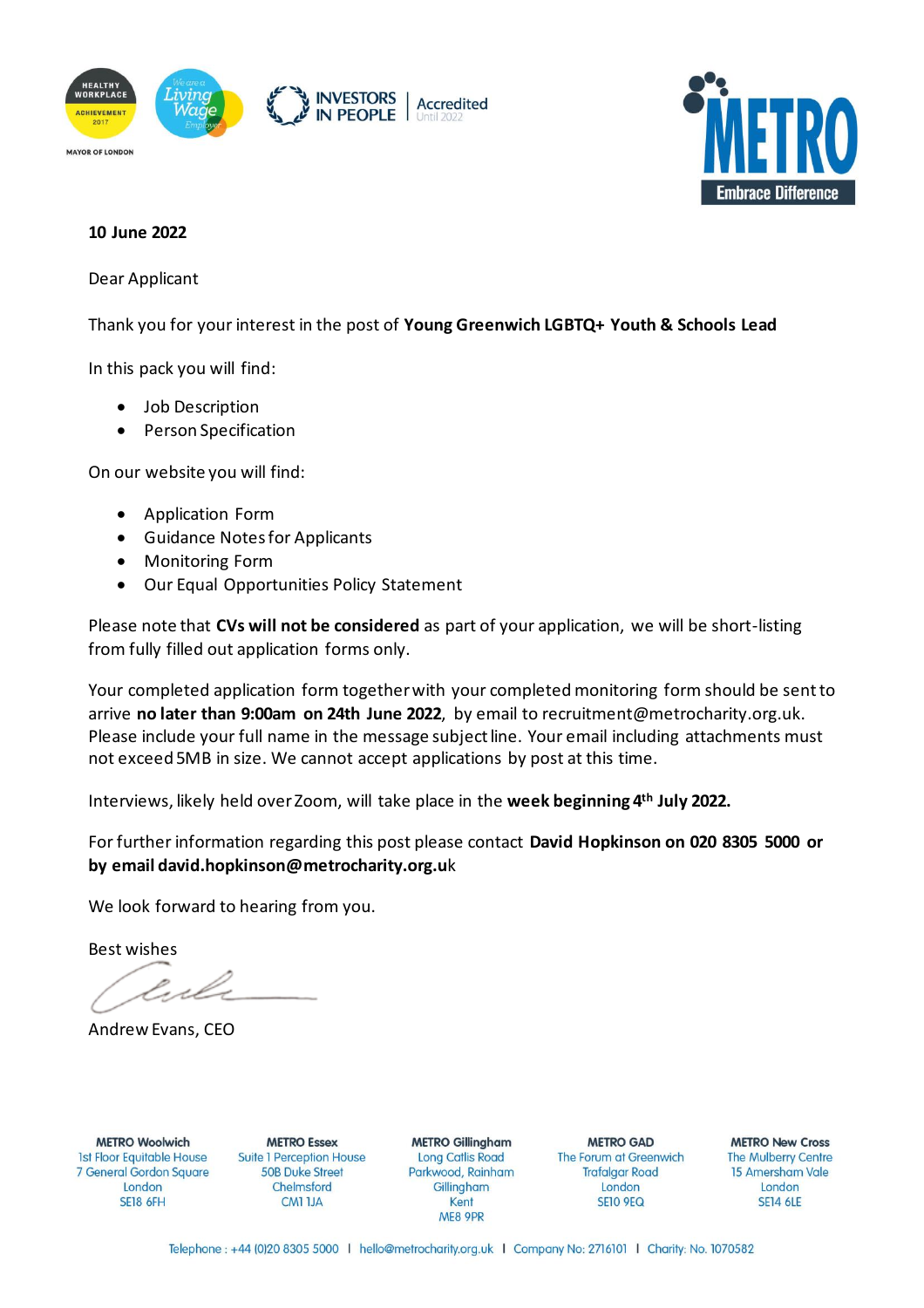## **Job description**

## **Key details**

| Job title                | Young Greenwich LGBTQ+ Youth and Schools Lead                                                                                                                         |
|--------------------------|-----------------------------------------------------------------------------------------------------------------------------------------------------------------------|
| <b>Employment status</b> | Full-time                                                                                                                                                             |
| <b>Duration</b>          | Contract until 31 March 2025 with possibility of extension                                                                                                            |
| Salary/Wage              | £28,171 per annum                                                                                                                                                     |
| <b>Hours</b>             | 35 hours a week, Monday - Friday with some occasional evening<br>and weekend working.                                                                                 |
| Line manager             | Youth Manager                                                                                                                                                         |
| Coordinated by           | Head of Sexual & Reproductive Health and Youth                                                                                                                        |
| <b>Employer</b>          | <b>METRO Charity (The Metro Centre Ltd)</b>                                                                                                                           |
| Location                 | Main location of work is METRO Greenwich, Bexley, local schools<br>and colleges with some time spent in the four Greenwich local<br>youth hubs and surrounding areas. |

### **Job outline**

The Young Greenwich LGBTQ+ Youth and Schools lead will deliver two weekly youth groups and our LGBTQ+ inclusivity training for Greenwich schools.

They will develop and deliver the promotion, planning, and partnership working with schools, as well as assessments and monitoring and evaluation.

METRO Youth groups are youth-led, and the role will involve facilitating young people's design of their own programme of activities and empowering them to take ownership of the space. The post holder will manage sessional staff and volunteers to deliver the weekly groups across both boroughs.

As a lead within the Youth domain, this role will also be responsible for recruiting, supervising and retaining our Youth Volunteers. The role will support the Youth Manager in day to day running of the domain.

#### Programme

The Young Greenwich Partnership (YGP) is an integrated programme commissioned by the Royal Borough of Greenwich. The key purpose of the YGP is to enable young people to develop holistically, working with them to facilitate their personal, social, and educational aspirations with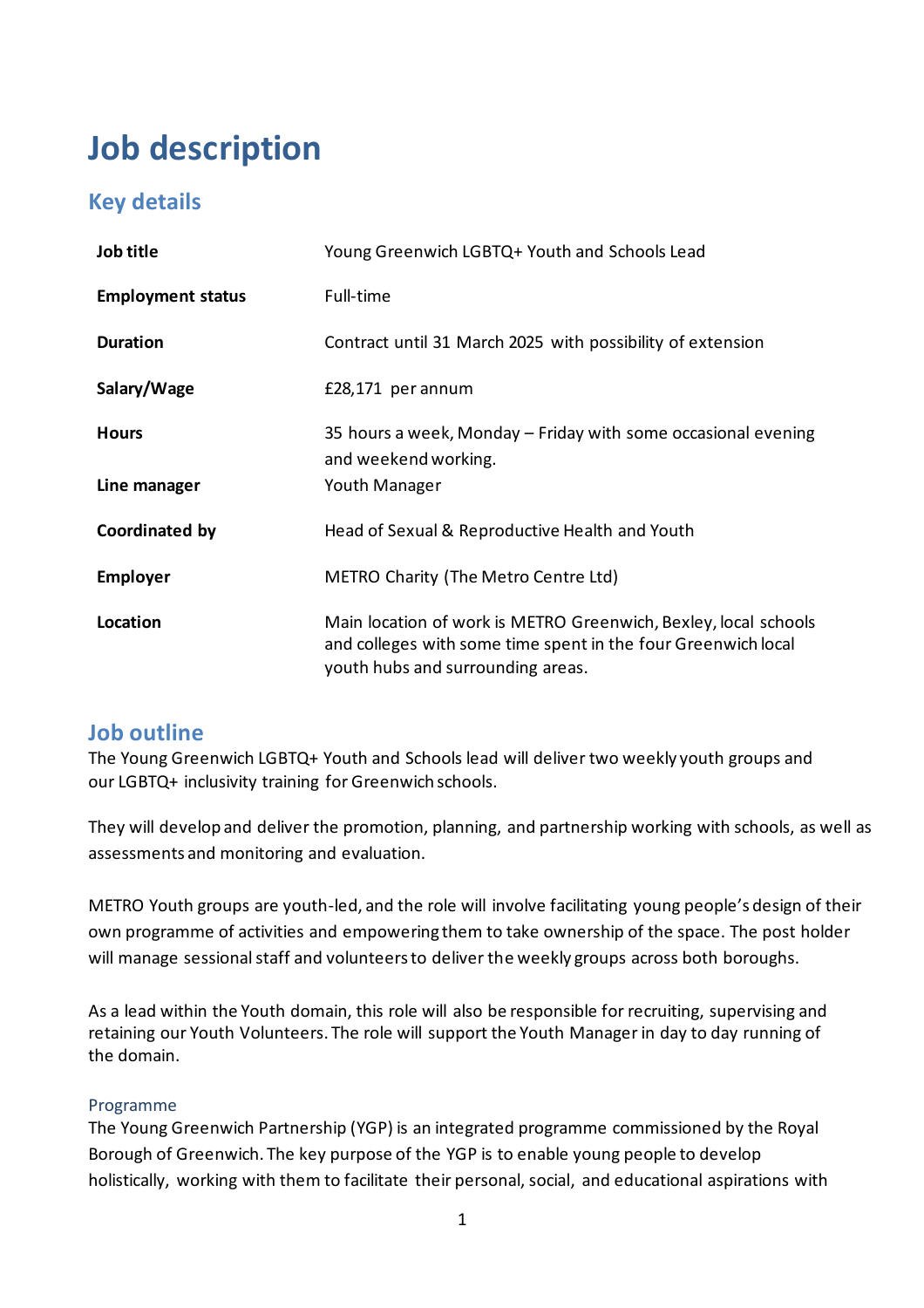an aim to develop their voice and reach their full potential. The YGP is led by NHS Oxleas Foundation Trust (Oxleas) and delivered with our partners Charlton Athletic Community Trust (CACT). The YGP delivers seamlessly in and out of schools, youth hubs and other community venues with strong pathways for pupils in schools into community-based activities and support and vice versa.

## **Main tasks**

- 1. Develop, deliver and evaluate a training programme for school staff and governors aimed at addressing LGBTQ+ discrimination. The training will cover:
	- o Different sexual orientation and gender identities
	- o How to challenge discriminatory language and behaviour effectively
	- o Equalities Law
	- o How to support LGBTQ+ students
	- o Creating an inclusive curriculum and using a whole-school approach
- 2. Support senior management and governors in reviewing and developing policy and procedures relating to sexual orientation and gender identity
- 3. Support subject leads in schools to review and develop an inclusive RSE Curriculum
- 4. Support schools in the creation of LGBTQ+ ally groups, initiating school celebration days, school equalities steering groups
- 5. Lead the delivery and evaluation of workshop sessions for students and staff, including collecting and recording the required data of the participants.
- 6. Empower young people at Zest and Shine groups (weekly groups for lesbian, gay, bisexual, trans, non-binary, queer and questioning young people) to take ownership of the group space, giving them the lead to plan an engaging and challenging programme of activity for their youth groups, across six main domains of work:
	- o Sexual and reproductive health
	- o Drugs and alcohol awareness
	- o Mental health and wellbeing
	- o Hate crime and bullying
	- o Support with employment, study and training and healthy living.
- 7. Contribute content and delivery to METRO Youth domain staff days for team development. Chair of relevant meetings and training sessions.
- 8. Modelling best practice and giving feedback for less experienced staff at youth groups and training sessions.
- 9. Lead on volunteer recruitment, supervision and retention of volunteers for the domain.
- 10. Be on call for safeguarding concerns that occur on Thursdays and Fridays, assessing risk and providing advice and guidance to frontline staff who may be dealing with safeguarding disclosures, incidents or emergencies.
- 11. Complete reporting to deadlines, risk assessments and provide any additional information as requested.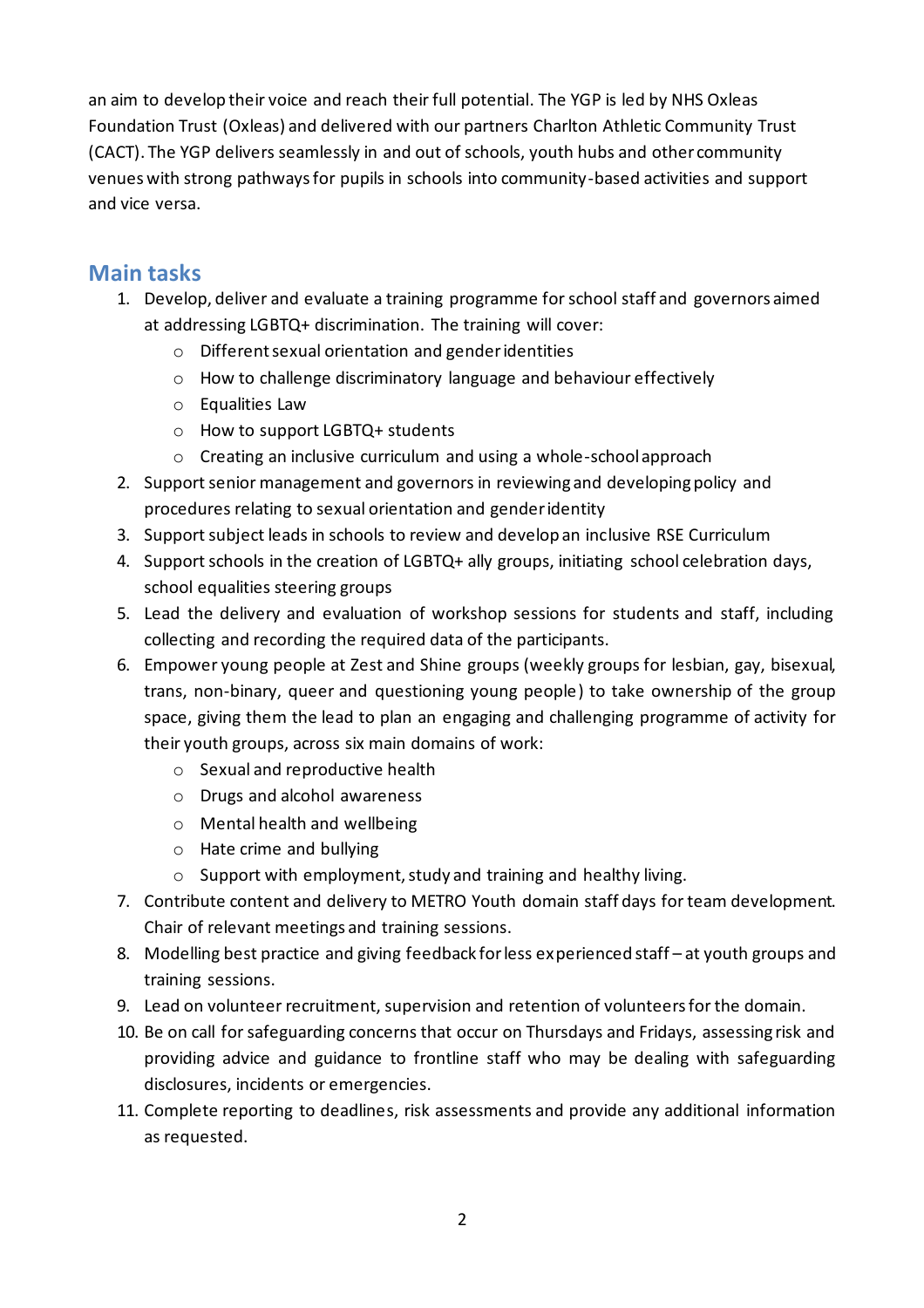## **Other duties**

- 1. Adhere to METRO policies and procedures at all times.
- 2. In line with METRO's policy on Information Governance (IG), confidentiality and data handling, you will be expected to undertake, pass and maintain the required IG modules as indicated by your line manager.
- 3. Ensure sensitive and confidential recording and handling of information in accordance with the Data Protection Act, GDPR regulations and METRO's Information Governance policies.
- 4. In line with METRO's policy on Safeguarding, you will be expected to undertake, pass and maintain the required Safeguarding Training modules as indicated by your line manager.
- 5. Attend regular supervision, and to undertake appropriate training as agreed. Maintain and update knowledge, skills and undertake continuing education in accordance with personal and service needs within a framework of a personal development plan.
- 6. Undertake any other appropriate duties as requested by your manager. If these duties are extensive and of a higher job description scale, the terms and conditions of the post may be varied in negotiation with your line manager.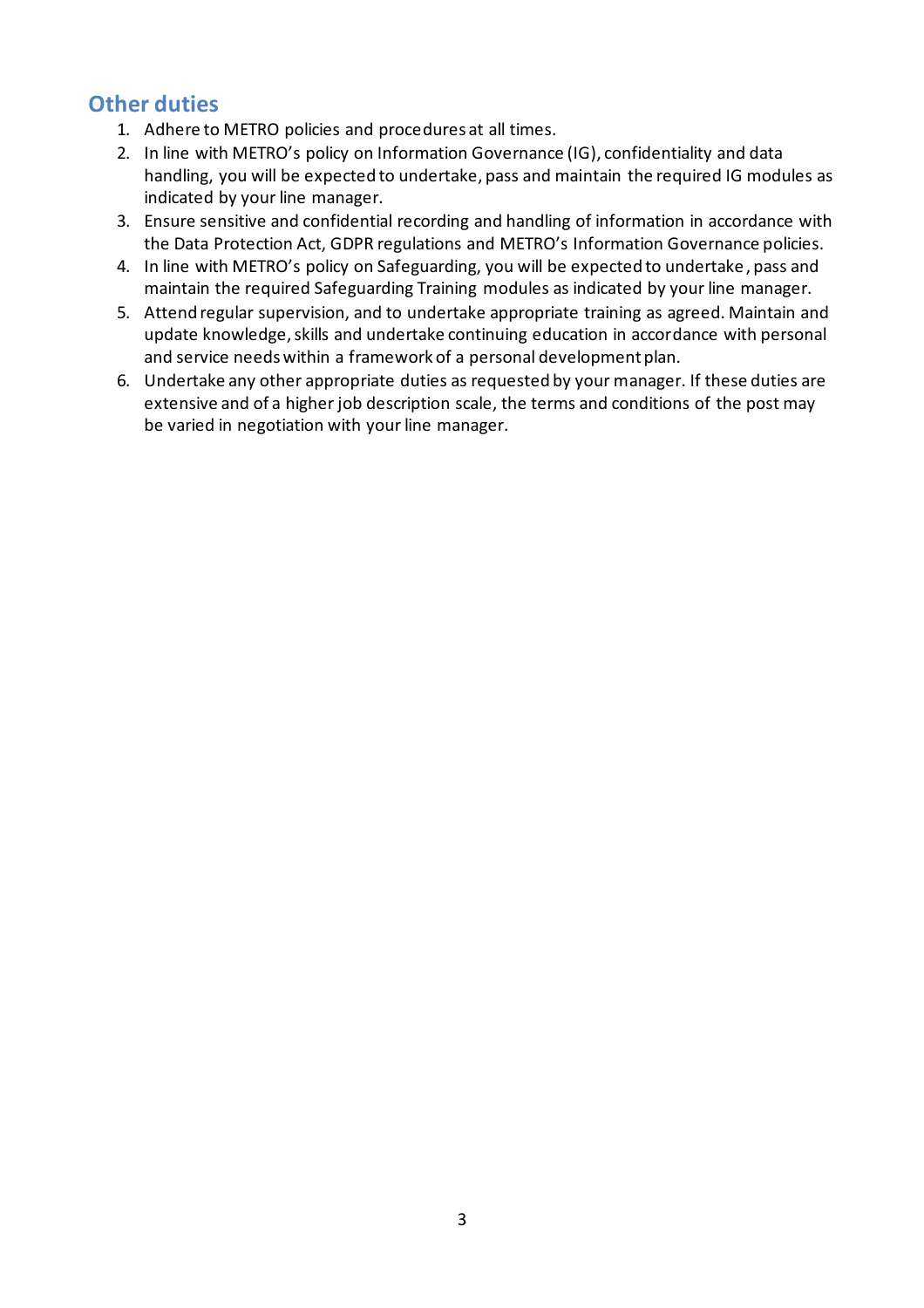# **Person specification**

| Knowledge & Experience             | <b>Skills &amp; Abilities</b>    | Essential  | Application |
|------------------------------------|----------------------------------|------------|-------------|
|                                    |                                  | /Desirable | /Interview  |
| Identifies as LGBTQ+ (Equality Act |                                  | Essential  | Application |
| 2010 Schedule 9 Part 1)            |                                  |            | Form        |
| In-depth safeguarding knowledge    |                                  | Essential  | Application |
| (including understanding of        |                                  |            | Form &      |
| confidentiality and knowledge of   |                                  |            | Interview   |
| Fraser Guidelines), and            |                                  |            |             |
| experience of handling complex     |                                  |            |             |
| safeguarding concerns.             |                                  |            |             |
| Recognised youth work or other     |                                  | Essential  | Application |
| related education, health or       |                                  |            | Form        |
| social work qualification          |                                  |            |             |
| At least 3 years' experience       |                                  | Essential  | Application |
| working with either LGBTQ+         |                                  |            | Form &      |
| people or young people in a paid   |                                  |            | Interview   |
| or voluntary capacity.             |                                  |            |             |
| Thorough understanding of; (a)     |                                  | Essential  | Application |
| the issues young LGBTQ people in   |                                  |            | Form &      |
| schools from a Primary Level and   |                                  |            | Interview   |
| (b) the challenges of supporting/  |                                  |            |             |
| working with LGBTQ young           |                                  |            |             |
| people in mainstream settings.     |                                  |            |             |
| Understanding of equalities        |                                  | Essential  | Application |
| issues as they may affect young    |                                  |            | Form &      |
| people and the ability to plan,    |                                  |            | Interview   |
| facilitate and evaluate activities |                                  |            |             |
| to address these issues.           |                                  |            |             |
|                                    | Understanding of schools,        | Essential  | Application |
|                                    | policies, and governance         |            | Form &      |
|                                    | structures and ability to advise |            | Interview   |
|                                    | and train senior representatives |            |             |
|                                    | in these forums.                 |            |             |
|                                    | Proven ability to develop,       | Essential  | Application |
|                                    | deliver and review training      |            | Form &      |
|                                    | resources to maintain a high     |            | Interview   |
|                                    | standard.                        |            |             |
| Experience of one to one work      |                                  | Desirable  | Application |
| with young people including        |                                  |            | Form &      |
| assessments.                       |                                  |            | Interview   |